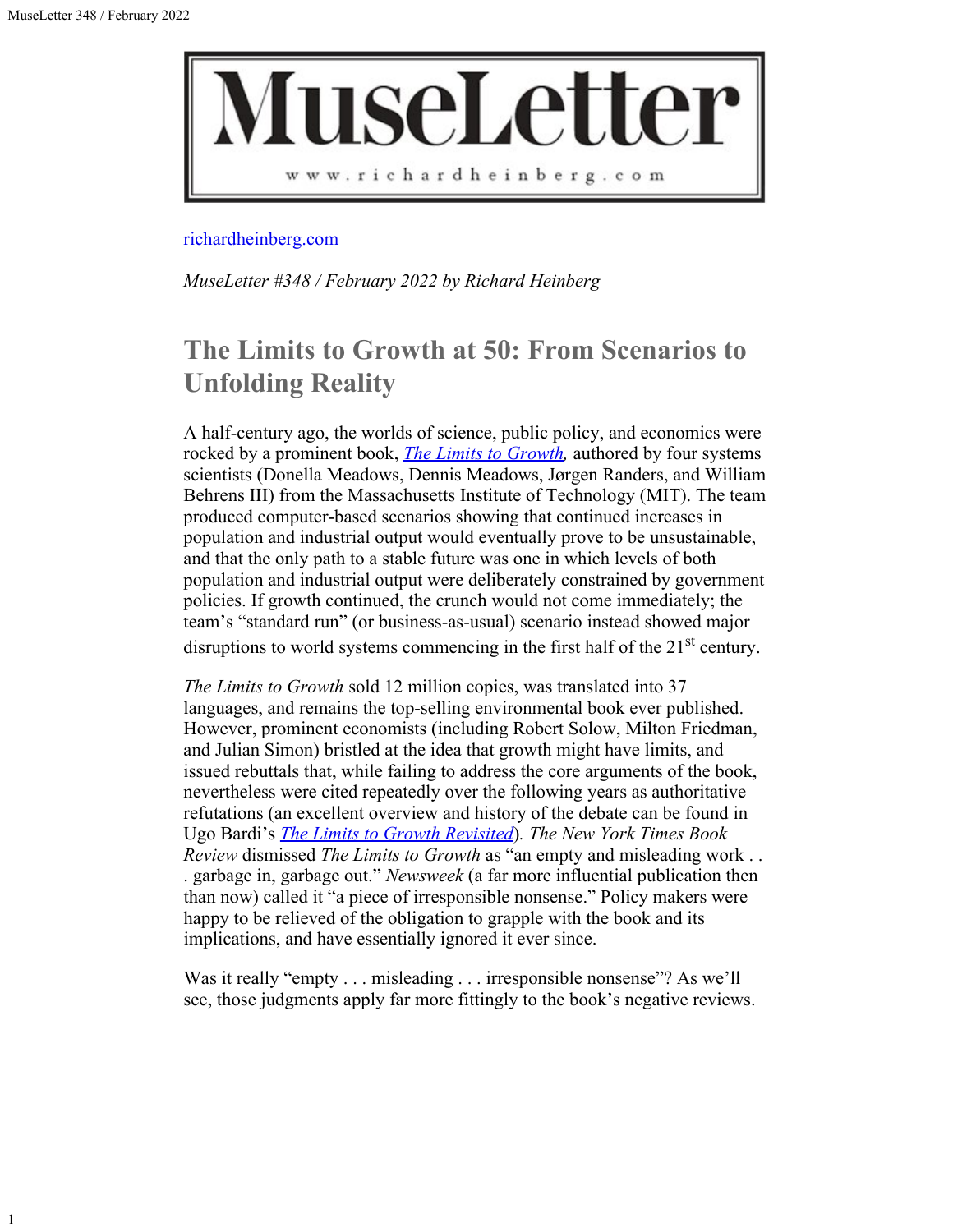### **Figure 35 WORLD MODEL STANDARD RUN**



*Caption: This graph, from page 124 of the March 2, 1972 first edition of the book, provoked panic and fury.*

Using a simulation program called World3, the MIT modeling study generated a series of 12 scenarios that showed how resource depletion, population growth, industrial output per capita, pollution, and food production per capita would influence each other under various policy conditions. While the "standard run" scenario (with no policy intervention) showed the disturbing feature of peaks and declines in world population and industrial output in the early-to-mid-21<sup>st</sup> century, the team had no desire to see such an outcome materialize. Indeed, all the other scenarios were based on efforts to achieve a different and more desirable outcome. What if resources (including minerals and metals) were actually double the levels then estimated to exist? What if growth of population and/or industrial output were limited by government policies? In the best case, the economy could achieve a steady state, at least for the coming century—but that outcome would require substantial policy intervention.

Now we have the benefit of a half-century of hindsight. But we also have the great misfortune of living in a world that closely approximates the "standard run" scenario of the study. In this essay, I'll compare the scenarios with reality in broad terms, discuss what factors the *Limits to Growth* study didn't model, survey later re-assessments of the 1972 study, and explore what can still be done to minimize casualties as the expansive drive of humanity collides with planetary boundaries in real time.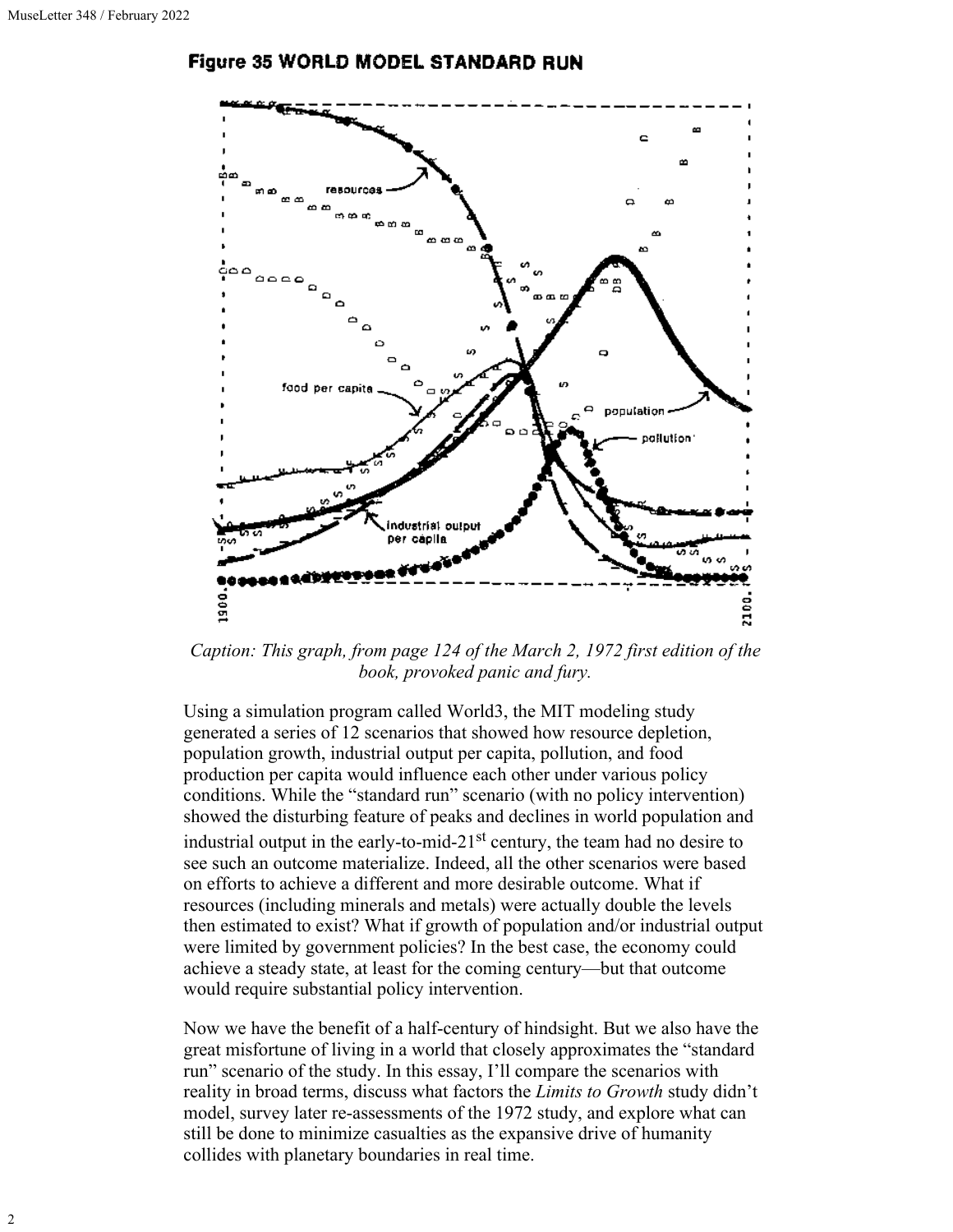### *1972 Scenarios*

- 1. Standard run
- 2. Double resources
- 3. "Unlimited" resources with maximum recycling
- 4. "Unlimited" resources plus pollution controls
- 5. "Unlimited" resources, pollution controls, and increased agricultural productivity
- 6. "Unlimited" resources, pollution controls, and "perfect" birth control
- 7. "unlimited" resources, pollution controls, increased agricultural productivity, and "perfect" birth control
- 8. Stabilized population (equating birth rate with death rate starting in 1975)
- 9. Stabilized population and capital (capital investment equals depreciation)
- 10. Stabilized world model 1: technological policies (lengthening the lifespan of industrial capital) added to scenario 9, plus soil restoration
- 11. Stabilized world model 2: restrictions on growth of population and capital are phased in, to reflect likely delays in implementation
- 12. Stabilization policies are delayed until the year 2000

**The Data Curves—Then and Now**



*Caption: World population and population growth rate from 1700 to present, with projection to 2100 based only on current demographic trends (i.e., no feedbacks from changes in pollution, per capita food production, or industrial output).*

*Population*. Rather than simply forecasting future population levels based on the then-current growth rate, the authors helpfully discussed the factors and feedbacks that lead to either population growth or decline. In 1972, world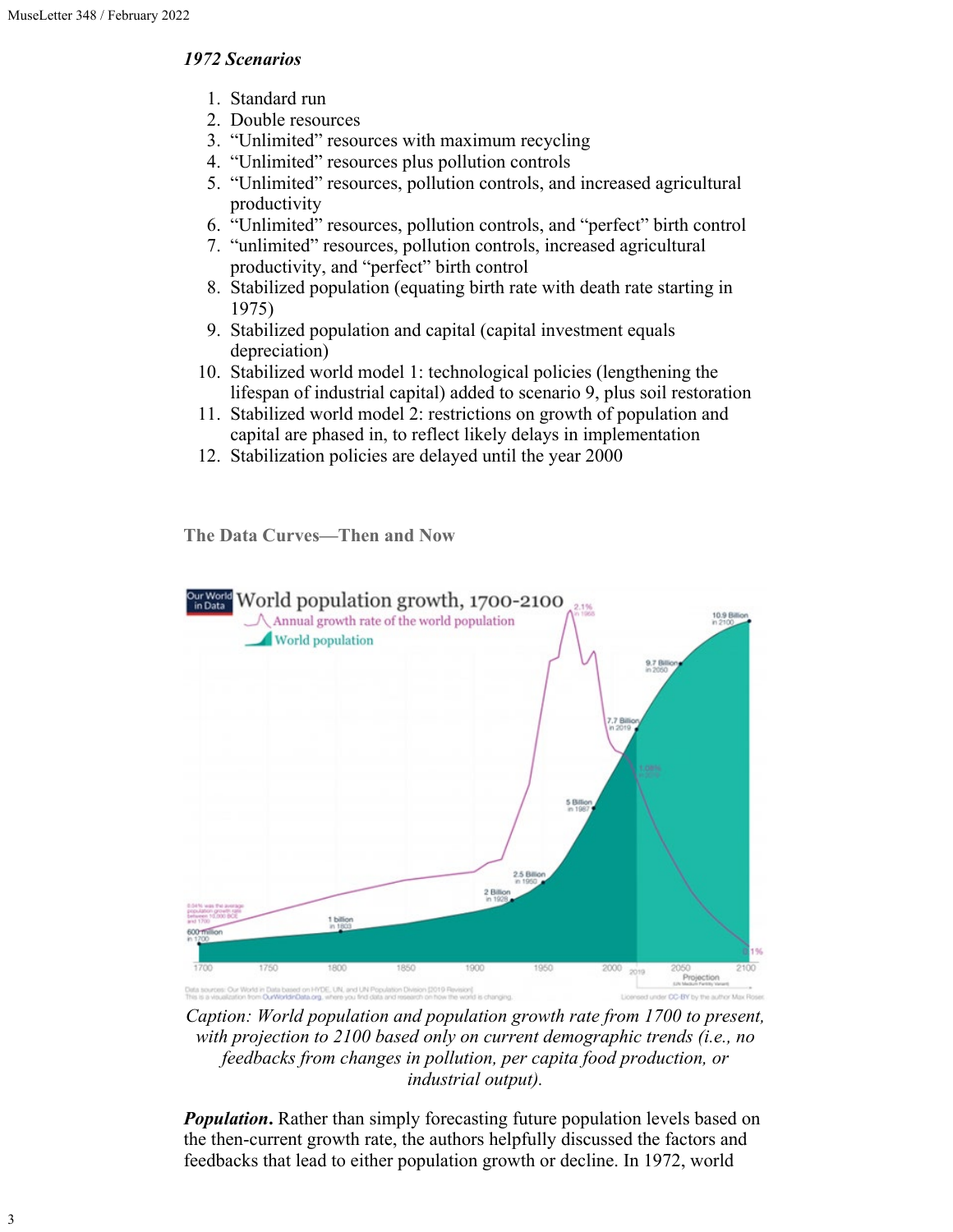4

population was 3.8 billion and growing at a rate of 2.1 percent per year. In the following decades some nations (notably China) intervened to slow growth, helping to reduce the world growth rate to today's level of 1 percent. Currently, population levels, totaling nearly 8 billion, are actually declining in a growing list of nations, including Japan, Italy, Cuba, and several Eastern European countries. While the "standard run" scenario showed global population peaking around the middle of the current century and declining rapidly, the world appears to be approaching the peak a little more gradually than would have been the case without national interventions, meaning that the peak will be at a somewhat lower population level—though not as low as in scenarios 6, 7, and 8, in which the world was assumed to achieve "perfect" levels of voluntary birth control starting in 1975, or scenarios 9, 10, and 11, in which population is stabilized by aligning the global birth rate with the death rate beginning that same year. Some demographers are now [forecasting](https://www.nature.com/articles/d41586-021-02522-6) [a population peak](https://www.nature.com/articles/d41586-021-02522-6) soon after mid-century, followed by a gradual decline which would align with the "standard run" scenario. However, if the trends discussed below are not somehow reversed, the decline could begin sooner and be far more rapid than is generally foreseen.

*Energy***.** The authors of *The Limits to Growth* did not attempt to forecast when or if the world's energy supply would peak. However, they did discuss the central role of energy in industrial production, the unsustainability of our societal reliance on fossil fuels, and the limits of the alternative energy source most frequently discussed in 1972—nuclear power. At the time of the book's publication, world energy production was growing rapidly: from 1960 to 1972, it expanded at 5.4 percent per year on average. Since 1973, that growth rate has slowed, averaging only 2 percent during the past half-century. This is partly a result of waning demand, due to the fact that the pace of world economic growth has likewise diminished (see below), but it's also important to understand that, as fossil fuels (representing about 85 percent of total energy) deplete, more effort is required to identify and extract remaining coal, oil, and gas resources. Since cheap energy is a key factor enabling economic growth, it is difficult to tell which trend is in the driver's seat—whether slowing economic growth is reducing energy demand, or harder-to-get energy is causing growth to slow.

So far, alternative energy sources are not being deployed at rates that exceed overall energy usage growth, and the world continues to be overwhelmingly dependent on fossil fuels. Burning these fuels at growing rates results in increasing levels of greenhouse gas pollution, even though some mitigation efforts have been undertaken (see the section on "pollution" below). As fossil fuels continue to deplete, and as governments and investors sour on coal, oil, and gas due to their carbon emissions and climate impacts, "peak energy" is a realistic prospect sometime during the next 20 years, possibly even this decade. Due to the crucial role of energy in society, its peak in production would probably mark the end of economic growth as we have known it throughout recent decades.

*Physical resources***.** Humanity currently extracts nearly 100 billion tons of raw materials each year, up from roughly 30 billion tons in 1972 (according to [UNEP](https://www.unep.org/news-and-stories/story/were-gobbling-earths-resources-unsustainable-rate)). *The Limits to Growth* offered a lengthy discussion of the rate at which various minerals were being depleted, and the likely limits to extraction of these resources. Renewable resources can be harvested faster than they can regrow, and this has been the case with forests and fish during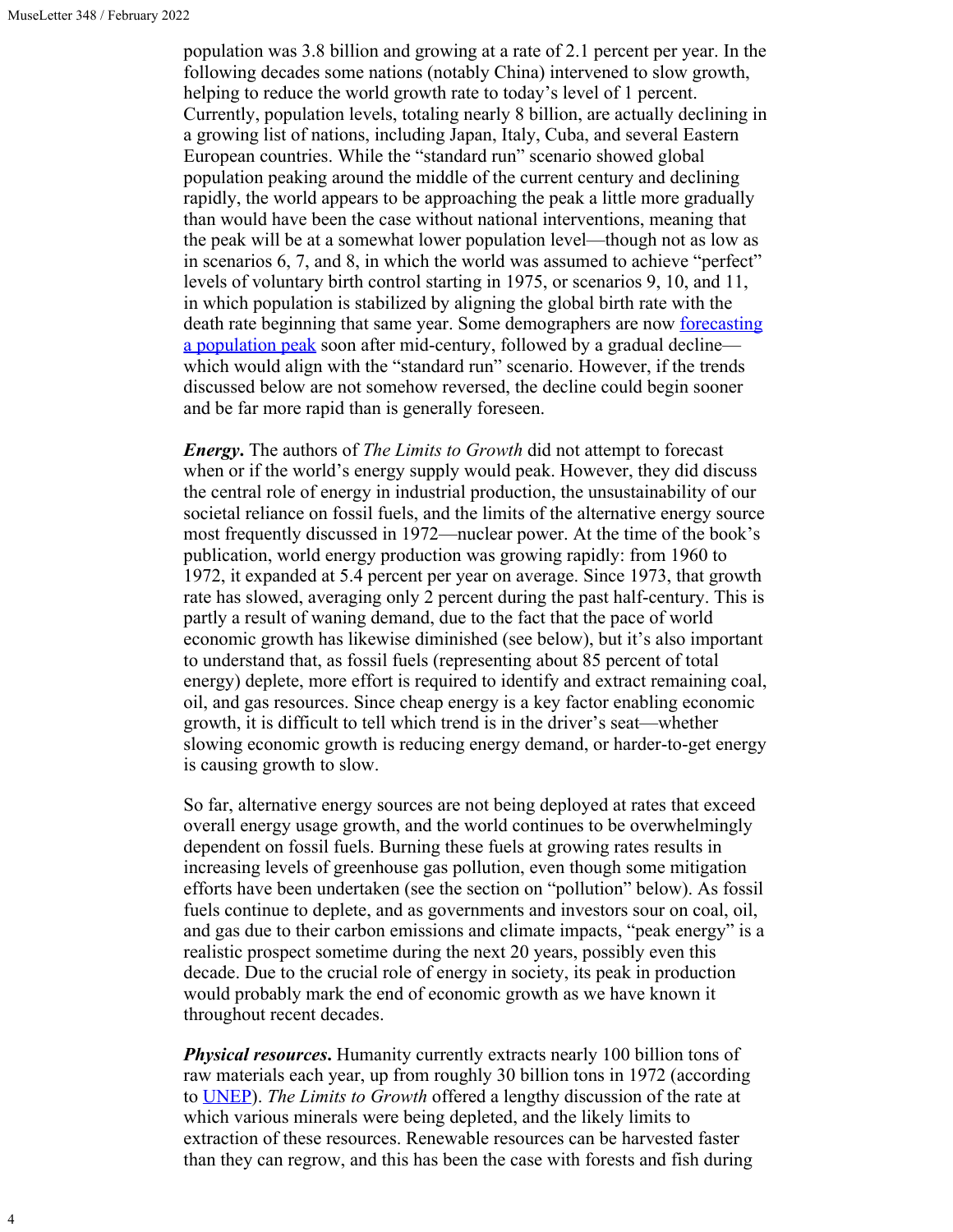recent decades. Nonrenewable resources simply deplete as they are mined. In all of the book's scenarios, available nonrenewable resources decline, though they decline more quickly in the "standard run" scenario than in those in which policies limit population and/or consumption. Negative reviewers of the book seized upon resource estimates on pages 56 through 60 (which were drawn primarily from publications by the US Bureau of Mines), claiming that more resources certainly exist, awaiting discovery. However, the authors anticipated this criticism by including a scenario in which available resources turn out to be double then-current estimates. In this double-the-resources scenario, industrial production reaches higher levels and collapse is delayed (though only by a decade or two), triggered by higher pollution levels. The authors even included a third scenario, in which energy is unlimited and all resources are recycled. Again, pollution was shown to trigger a somewhat delayed collapse.

Among policy makers today, relatively little attention is devoted to the dilemma of resource depletion. During the first decade of this century, there was a lively discussion about "peak oil;" however, intensive petroleum production methods (hydrofracturing and horizontal drilling) and higher rates of investment delayed the decline in world oil production by roughly a decade, leading to a widespread, though unfounded, perception that the problem of oil depletion had been solved or was unworthy of serious interest. Another critical nonrenewable resource, however, is receiving considerable concern: mined [phosphorus](https://www.tandfonline.com/doi/abs/10.1080/10643389.2013.866531), which is an essential input to industrial agriculture (scarcity is possible later this century, and there are no known substitutes). Gold and uranium are also likely to become scarce later this century, as known deposits are being drawn down rapidly. Also, some analysts have sounded an alarm with regard to future resource demand triggered by the planned shift to renewable energy sources such as solar and wind. Renewable energy and battery technologies will require enormous amounts of copper, silica sand, cadmium, gallium, germanium, lithium, and rare earth elements. Even assuming high rates of recycling, [scarcity](https://iea.blob.core.windows.net/assets/24d5dfbb-a77a-4647-abcc-667867207f74/TheRoleofCriticalMineralsinCleanEnergyTransitions.pdf) later this century for some or all of these materials is likely.

One frequent and predictable consequence of resource depletion is the need for [higher investment per unit of output.](https://theanalysis.news/resource-limits-to-american-capitalism-the-predator-state-today/) This is an unavoidable dilemma that can be only partly or sometimes resolved through higher rates of recycling or the development of new technologies. Typically, the effects of depletion (including the need to rely on continually lower grades of ore) are countered by the application of more energy to mining efforts. But this strategy will likely become problematic as our major sources of energy also become further depleted.

Of all our natural resources, freshwater is arguably the most crucial for the maintenance of human life, let alone advanced civilization, and localized water scarcity seems extremely likely in the coming decades. Aquifers are being depleted, mostly for irrigation, and the **glaciers** that provide water for up to 2 billion people are melting. Soil is also being [depleted and degraded](https://www.nature.com/articles/s41467-017-02142-7) through accelerated erosion and salinization driven mostly by modern industrial agriculture. Together, the loss of freshwater and the ruination of soil threaten future food production (see "food production" below).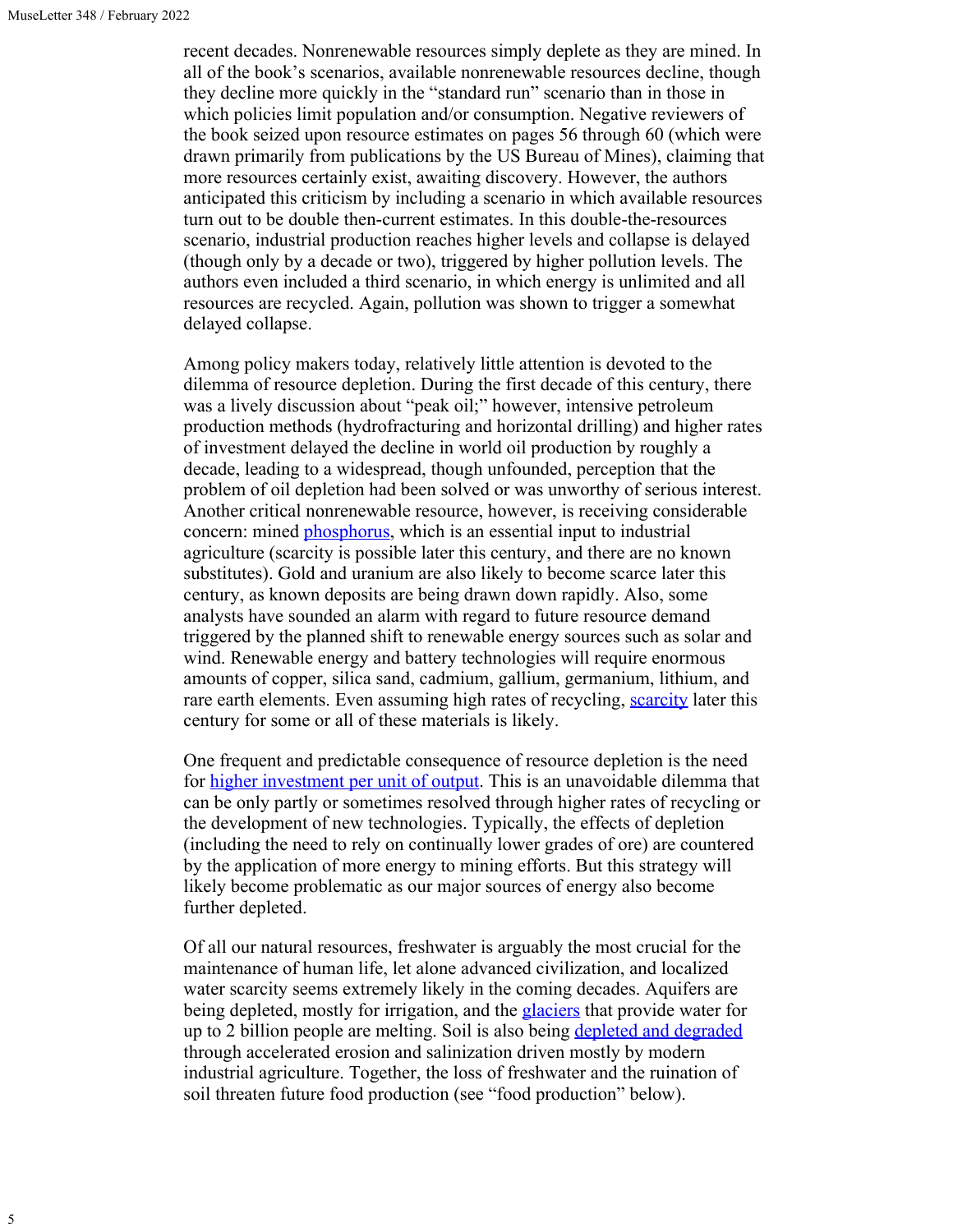

# Annual CO<sub>2</sub> emissions from fossil fuels, by world region

*Caption: World greenhouse gas emissions. Source: Our World in Data; data from Global Carbon Project.*

*Waste/pollution***.** The authors of *The Limits to Growth* viewed pollution as an important limit to economic expansion. Already, in 1972, serious adverse consequences were being attributed to pesticides such as DDT, artificial fertilizers, and many industrial chemicals. Since then, some success has been achieved in banning or regulating a few toxic chemicals, including DDT (at least in most countries), thus preventing some environmental harms. However, newer **neonicotinoid pesticides** appear to be decimating populations of bees and other beneficial insects, and [endocrine-disrupting](https://www.theguardian.com/commentisfree/2021/mar/18/toxic-chemicals-health-humanity-erin-brokovich) [chemicals](https://www.theguardian.com/commentisfree/2021/mar/18/toxic-chemicals-health-humanity-erin-brokovich) appear to be causing alarming reductions in sperm counts in humans and other animal species.

As mentioned above, the most widely discussed pollution problem of our time is the release of greenhouse gases from the burning of fossil fuels. Some efforts have been made to curb carbon dioxide emissions, especially in wealthy countries—though such efforts are not nearly sufficient, as total emissions are still growing. *The Limits to Growth* discussed CO<sub>2</sub> emissions on pages 72-73, projecting that, if then-current trends continued, the atmospheric concentration of carbon dioxide would reach 380 parts per million by 2000. In fact, with somewhat reduced rates of growth in energy usage in the years after 1973,  $CO<sub>2</sub>$  concentration in 2000 reached only about 370 ppm; the current level is nearing 420 ppm. So, the situation with regard to carbon emissions is not quite as bad as it might have been, but grim indeed nevertheless. The last time atmospheric  $CO<sub>2</sub>$  amounts were this high was more than 3 million years ago, during the Mid-Pliocene Warm Period, when temperature was  $2^{\circ}-3^{\circ}C$  (3.6°–5.4°F) higher than during the pre-industrial era, and sea level was 15–25 meters (50–80 feet) higher than today.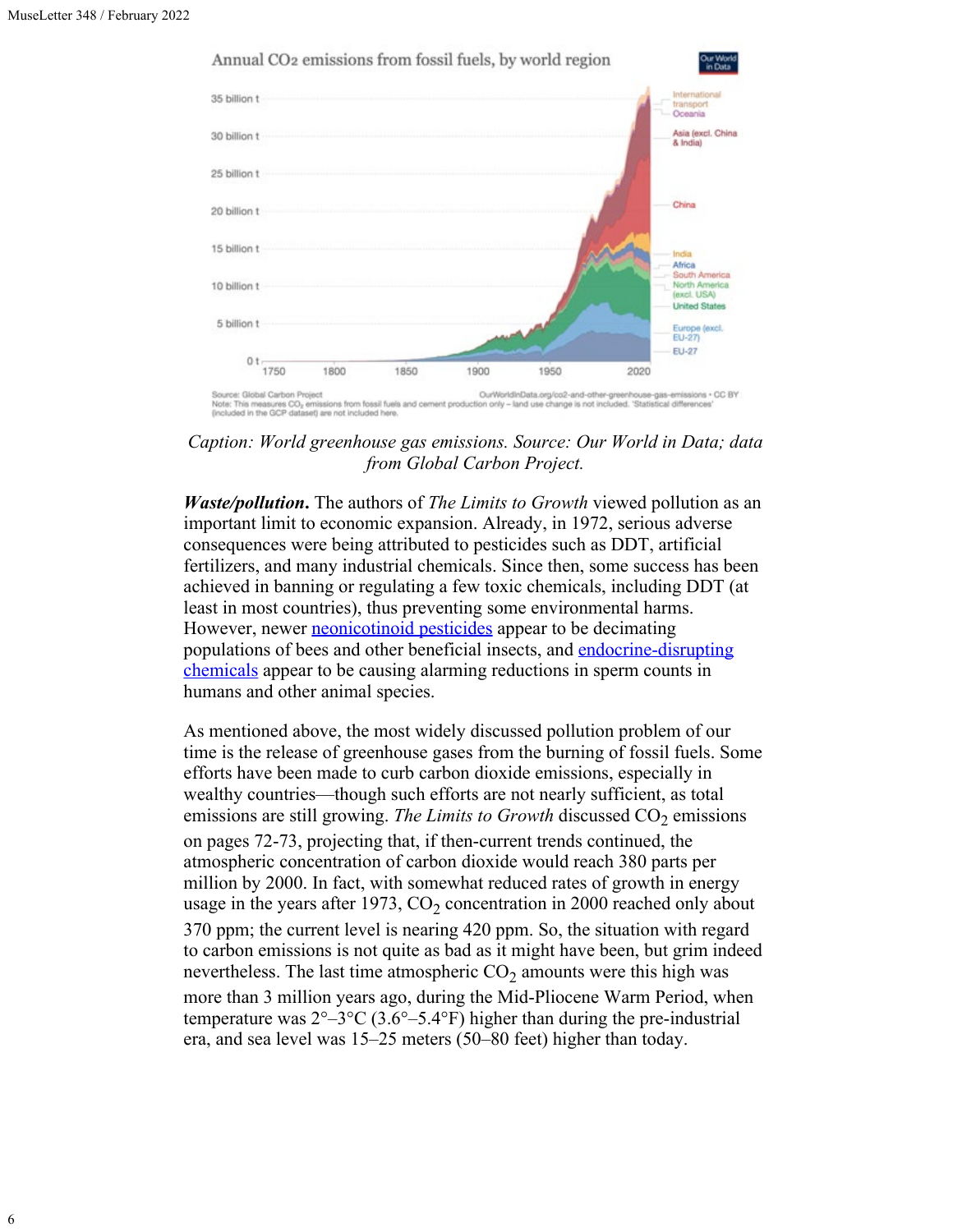

*Caption: GDP per capita, 1950-2018 for World and regions. Source: Our World in Data.*

*Industrial output***.** The "standard run" scenario showed a peak and decline in per capita world industrial output occurring roughly simultaneously with a peak in food production. Industrial production tracks closely with inflationadjusted GDP, data for which are readily available, so it is fairly easy to compare recent trends with the 1972 scenarios. Growth slowed in older industrial countries starting in about 1999, while the economies of China and India have leapt ahead. Growth in energy usage and greenhouse gas emissions has likewise largely shifted from Europe and America to Asia. Future increases in industrial output will, of course, depend on the prices and availability of energy and raw materials, and on the impacts of greenhouse gases and other pollution.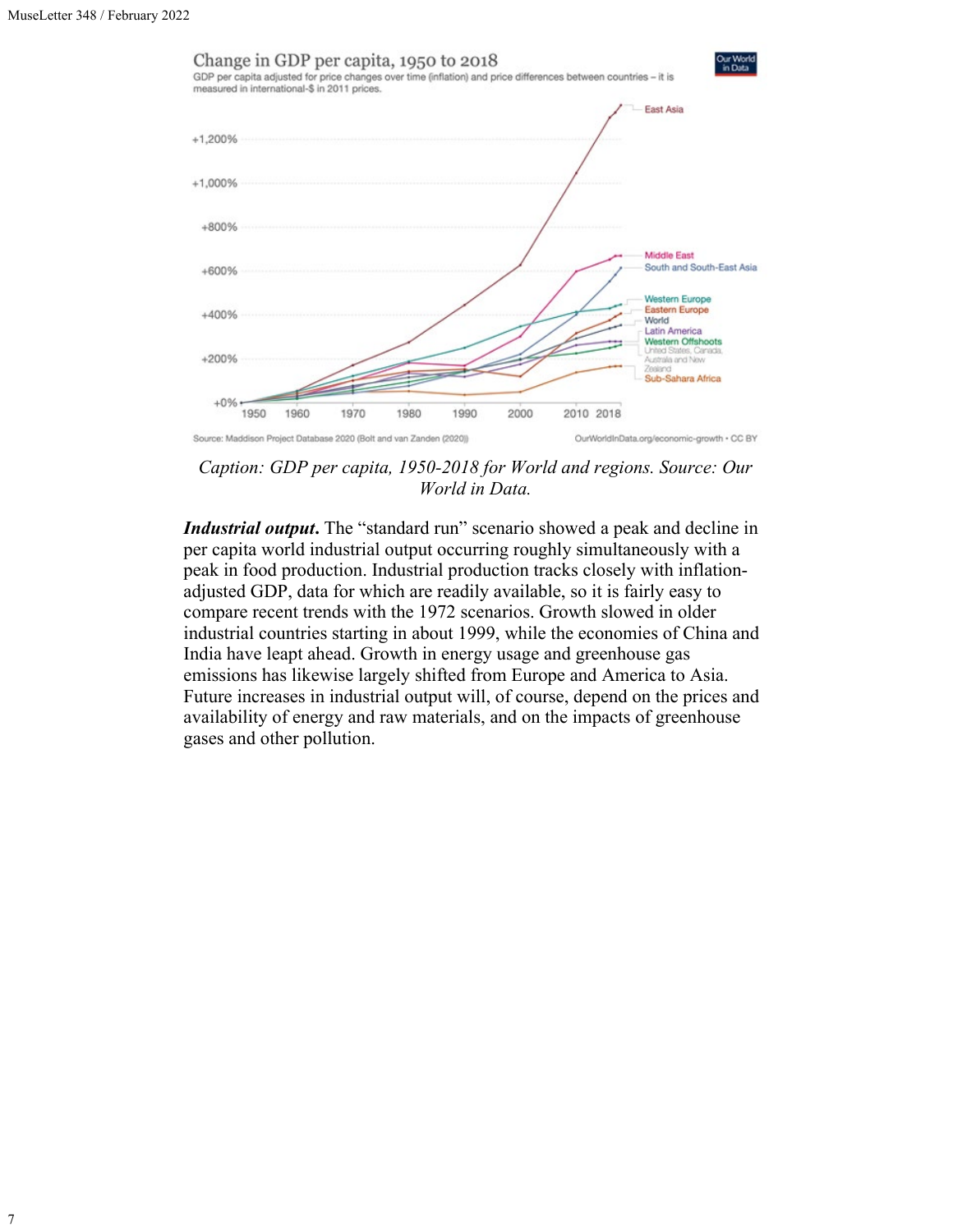

*Caption: Food supply in kilocalories per person, 1961-2013. Source: Our World in Data, data from UNFAO.*

*Food production***.** In the 1970s, ecologist Paul Ehrlich voiced concern that population growth would lead to famine before the commencement of the

21<sup>st</sup> century. That did not happen. Instead, the amount of land under cultivation expanded, and more intensive agricultural methods (based on the expanding use of fertilizers and pesticides, as well as increased irrigation and more productive breeds of wheat and other grains) led to soaring harvests and per capita food supplies that more than kept pace with population growth. However, there are ongoing costs associated with these strategies, including soil degradation, habitat loss, and pollution. In many parts of the world, adding new increments of artificial fertilizer is now yielding [diminishing](https://grist.org/article/many-countries-reaching-diminishing-returns-in-fertilizer-use/) [returns](https://grist.org/article/many-countries-reaching-diminishing-returns-in-fertilizer-use/). Further, there are limits to the continued expansion of arable land, and climate change could impact industrial agriculture by, for example, melting the snowpack and glaciers that supply irrigation water to large and populous regions of the planet.

As of 2022, [world food prices](https://www.fao.org/worldfoodsituation/foodpricesindex/en/) are at the highest levels in two decades due to supply-chain issues partly related to the COVID-19 pandemic. This fact highlights the problem of interacting trends: not only do they make predictions more problematic, they also often make systems more brittle than they might otherwise be. A financial crisis, for example, can reduce investment in energy production; resource depletion can hobble industrial agriculture; higher energy prices can hike the cost of transporting food and raw materials from one region to another. If even one of the major components of the world food system fails significantly, the entire system can be hobbled. As we have just seen, each of those components is facing a sustainability crisis.

**What the Report Left Out**

The authors of *The Limits to Growth* could not hope to model all of the possible future constraints on society's ability to continue expanding. For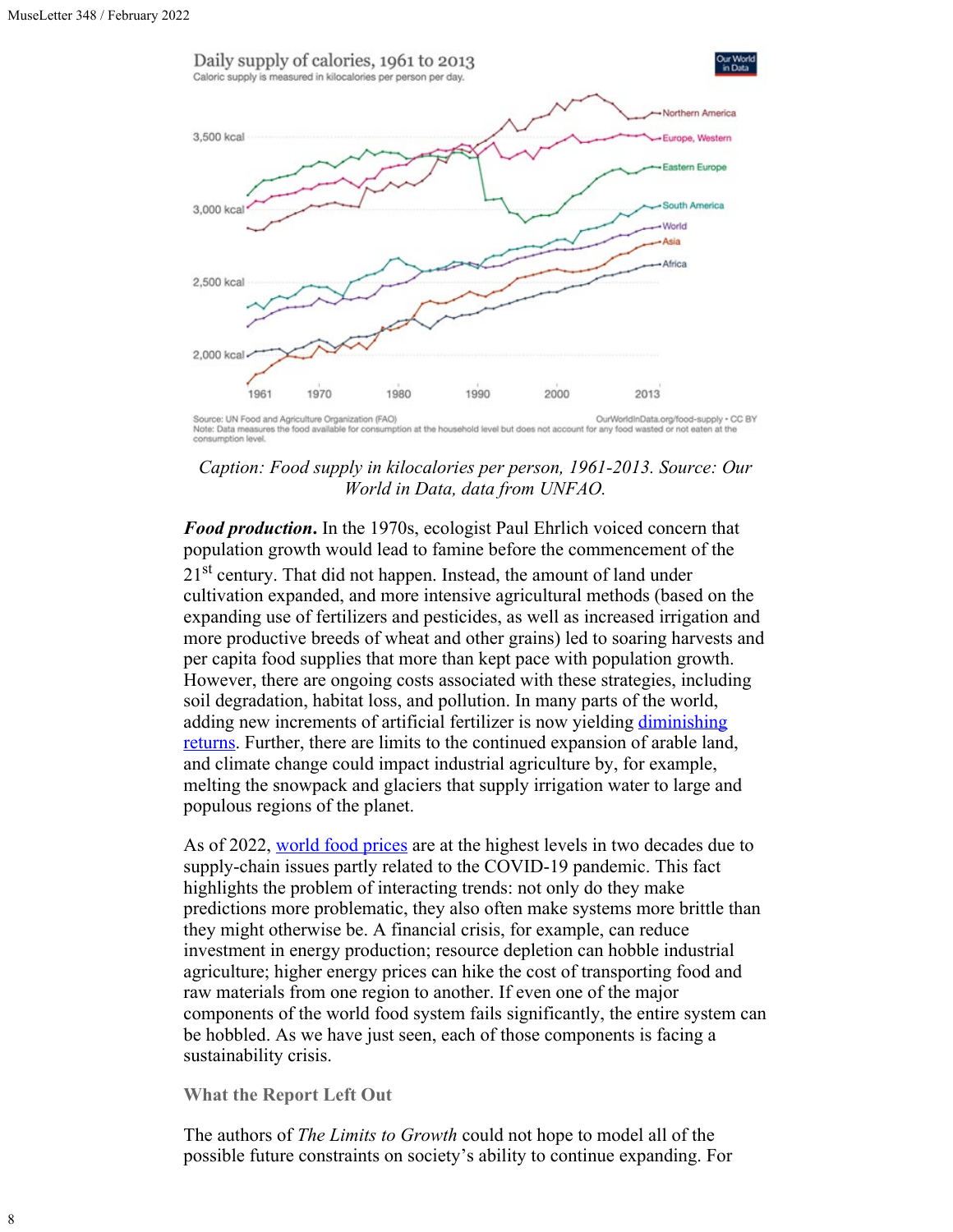example, it was well known in the early 1970s that a major war, especially a nuclear war, could greatly influence the trajectory of growth in population and industrial output. However, the authors of the report noted that "we have . . . ignored discontinuous events such as wars or epidemics, which might act to bring an end to growth even sooner than our model would indicate. In other words, the model is biased to allow growth to continue longer than it probably can continue in the real world."

It was for this reason, among others, that the authors insisted that their "standard run" scenario should not be regarded as a forecast of future events. Many may think of it as a worst-case scenario, in that it did not reflect policy interventions that could slow population growth, pollution, or resource depletion. But really, it was a better-than-worst-case scenario, because it did not reflect the impacts of hard-to-predict events such as the COVID-19 pandemic.

There was understandably no attempt by the 1972 team to model the possible interactions of finance and debt with trends in material factors such as resources, industrial output, and population. In the years after the book's publication, the industrial world began inflating a debt bubble, based on expectations of perpetual growth, that almost popped in 2008; since then, that bubble has reinflated to *unprecedented* proportions. It is clear to [many](https://press.princeton.edu/books/paperback/9780691152646/this-time-is-different) [economists](https://press.princeton.edu/books/paperback/9780691152646/this-time-is-different) that an uncontrolled deflationary debt crisis could cause immense damage to the physical economy, but no one knows if or when the bubble will burst.

Elsewhere, I (among many others) have written about the <u>loss of social</u> [cohesion](https://www.resilience.org/stories/2022-01-13/social-cohesion-is-vital-and-were-losing-it/) that appears to be occurring in many countries, notably the United States. Though it was not modeled in the *Limits to Growth* study, social cohesion is essential if societies are to respond proactively to threats such as climate change. However, it is difficult to quantify social cohesion, or to forecast trends in it (though ecologist [Peter Turchin](https://peterturchin.com/) has made efforts to do both of these things, using data and methods that were unavailable in 1972). In Turchin's view, declining social cohesion is tied to increasing economic inequality (among other factors).

The authors of *The Limits to Growth* discussed inequality on pages 147 and 178-180 of the original edition of the book, pointing out that "present patterns of population and capital growth are actually increasing the gap between the rich and the poor on a worldwide basis. . . ." The dramatic growth of the economies of China and India has reduced world poverty and inequality by some measures; however, by other measures inequality has **[deepened](https://wir2018.wid.world/executive-summary.html)** [substantially](https://wir2018.wid.world/executive-summary.html) in the last two decades. How increasing inequality might interact with other trends was not explored in the 1972 book.

While the book discussed impacts on nature from increasing levels of pollution, it did not attempt to model the extent of future loss of wild nature (the word "wildlife" was not mentioned, and the word "biodiversity" had not yet come into common usage). In actuality, this loss constitutes one of the most significant global trends of the past few decades. Recent [assessments](https://f.hubspotusercontent20.net/hubfs/4783129/LPR/PDFs/ENGLISH-FULL.pdf) show that, since 1970, roughly two-thirds of wild mammals, birds, amphibians, reptiles, and insects have disappeared. Species are going extinct at roughly 10,000 times the rate that occurred in pre-industrial times. The full impact on human society of this ongoing biological holocaust has yet to land.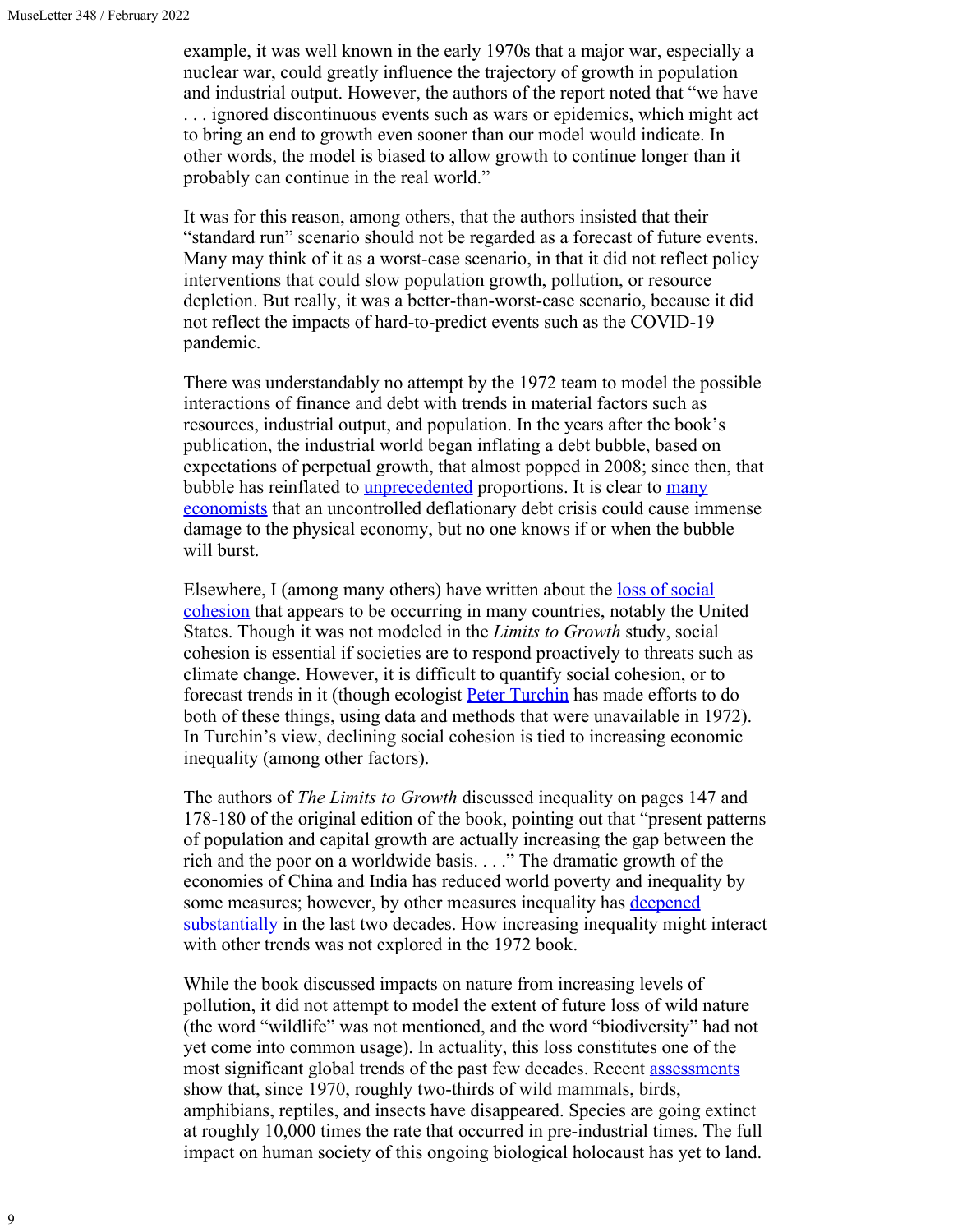Although *The Limits to Growth* mentioned climate change as a likely possibility, it did not attempt to forecast specific impacts. The authors noted (on page 81): "It is not known how much  $C_0$  or thermal pollution can be released without causing irreversible changes in the earth's climate." Now we have a much better idea. A broad scientific consensus has emerged that global temperatures are increasing, weather extremes are growing worse, glaciers are disappearing, and sea levels are rising. Hundreds of millions of climate refugees are forecast by the end of the century, and food systems could be profoundly impacted. Unfortunately, discussions about threats to our future have tended to become narrowly focused on carbon emissions to the exclusion of any other growth limits.

A few critics of *The Limits to Growth* decried its lack of critical commentary on politics and economics. Johan Galtung, the Norwegian father of peace studies, wrote in 1984: "The book gives its message in what looks like a 'non-political' form: at no point are political constants and variables introduced. It presents the world, with rich countries and poor countries, with oppressors and oppressed, with all of us, as if this were an ecological system with some animal and some non-animal components, a thermodynamic system. . . ." When interviewer Christian Parenti asked Dennis Meadows about this [in 2012](https://www.thenation.com/article/archive/limits-growth-book-launched-movement/), the latter conceded the point: "It was outside the scope of our work. We didn't talk about the political and economic aspects of the problem because politics—states—are too diverse. Lumping all states into a single variable is not plausible."

#### **Later Re-assessments**

The *Limits to Growth* team produced two subsequent books, *[Beyond the](https://donellameadows.org/archives/beyond-the-limits-to-growth/) [Limits](https://donellameadows.org/archives/beyond-the-limits-to-growth/)* (1992) and *[Limits to Growth: The 30-Year Update](https://donellameadows.org/archives/a-synopsis-limits-to-growth-the-30-year-update/)* (2004)*,* both authored by Donella Meadows, Dennis Meadows, and Jørgen Randers. In each, the team discussed progress in systems science, and updated the data trends that were modeled by World3 back in 1972. In both follow-up books, the authors concluded that humanity has overshot the limits of what is physically and biologically sustainable, and that overshoot will lead to industrial collapse if we do not act rapidly and effectively to reduce resource extraction, pollution, and population growth.

Sadly, with the untimely death of Donella Meadows in 2001, further booklength efforts by the original team to update its methodology and data have not been undertaken. However, a book that will be published later this year, *Limits and Beyond: 50 Years on from The Limits to Growth, What Did We Learn and What's Next?* (Exapt Press, April 2022)*,* will bring together two of the original authors from the 1972 book, Dennis Meadows and Jørgen Randers, along with an array of other world-renowned thinkers, scientists, analysts, and economists to grapple in much more depth with the issues explored in this article.

Meanwhile, several researchers have made independent efforts to assess the methodology and results of the 1972 study. Two are especially noteworthy.

In 2008, Graham Turner of Australia's Commonwealth Scientific and Industrial Research Organisation (CSIRO) published a paper titled " $\underline{A}$  $\underline{A}$  $\underline{A}$ [Comparison of 'The Limits to Growth' with Thirty Years of Reality.](https://www.sciencedirect.com/science/article/abs/pii/S0959378008000435)" It assessed scenarios laid out in the 1972 book in light of the past three decades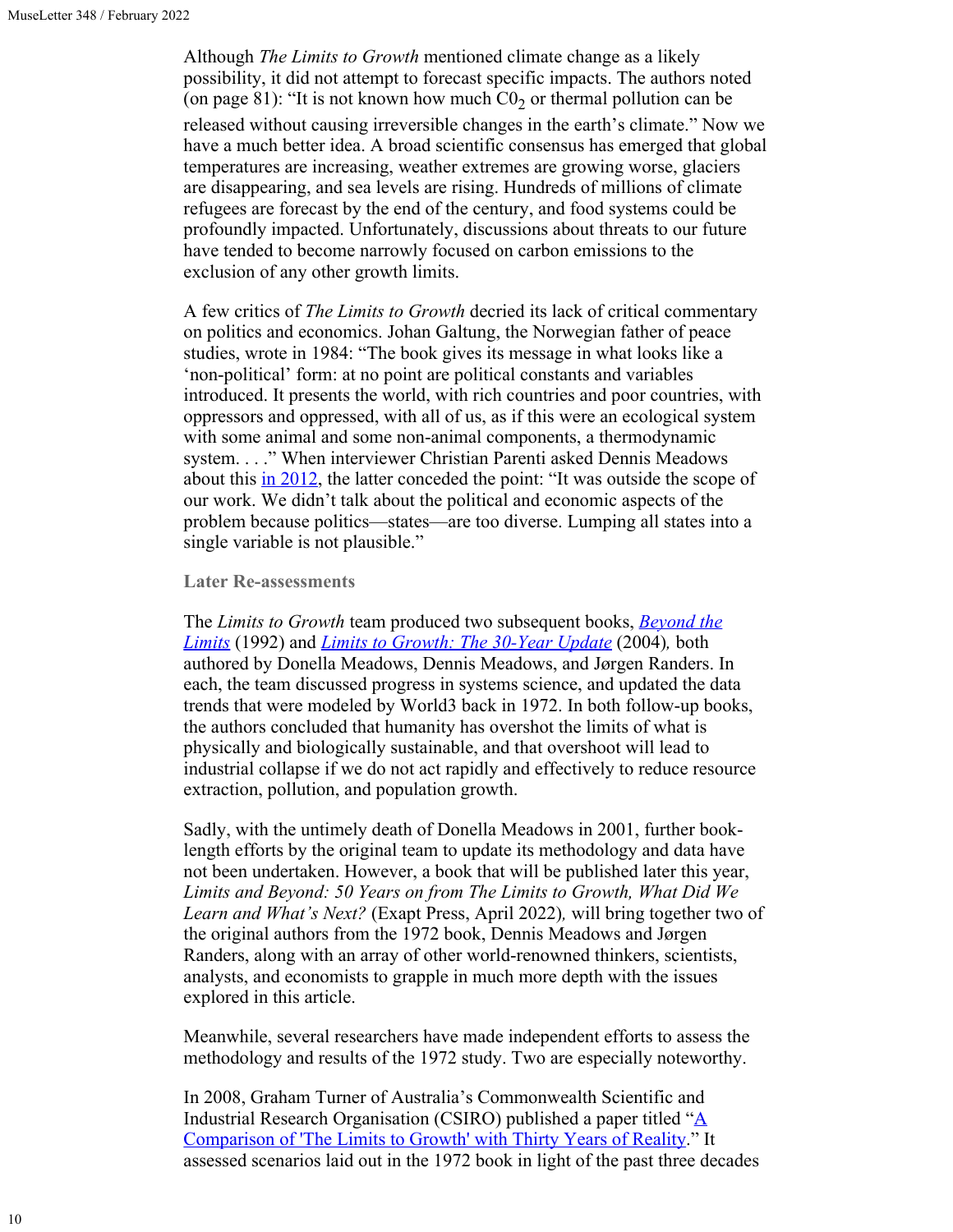of data and found that changes in industrial production, food production, and pollution are all roughly congruent with the "standard run" scenario. "The data do not compare well," wrote Turner, "with other scenarios involving comprehensive . . . stabilizing behaviour and policies."

In 2020, an [analysis](https://advisory.kpmg.us/content/dam/advisory/en/pdfs/2021/yale-publication.pdf) by Gaya Herrington (Sustainability and Dynamic System Analysis Lead at KPMG, though acting in a personal capacity) was published in Yale's *Journal of Industrial Ecology*. The study, which examined models from *The Limits to Growth: The 30-Year Update,* looked at data on population, fertility rates, mortality rates, industrial output, food production, services, non-renewable resources, persistent pollution, human welfare, and ecological footprint, and concluded that the "business-as-usual" scenario is a close fit, though a couple of other closely aligned scenarios also track the data well, and that, if major changes to resource consumption are not undertaken, economic growth will peak and then rapidly decline by around 2040.

**What to Do—Then and Now**

The authors of *The Limits to Growth* tried to model the results of various government policies that would affect the interacting parameters of World3 (population growth, resource depletion, pollution, and industrial output). The policies that were found to shift trends away from peaks and declines, at least for the current century, were these:

*Stabilizing population* by setting the birth rate equal to the death rate in 1975, with an average desired family size of two children. The book contained little discussion of population growth reduction methods, aside from full access to contraceptives.

*Implementing radical efficiency in resource usage*, so that resource consumption per unit of industrial output is reduced to one-fourth the 1970 value. This could be achieved by recycling as much material as is physically possible.

*Shifting from encouraging consumption to fostering human development.* Instead of maximizing manufacturing and sales of products, focus economic and priorities and policies on education, health care, and cultural activities.

*Reducing pollution per unit of industrial and agricultural output.* This requires identifying and adopting less-polluting technologies, methods, and materials.

*Diverting capital to making food affordable for everyone.* The authors anticipated that the above conditions would result in changes to the food system that might increase levels of malnourishment, absent policies to make food more affordable.

*Prioritizing sustainable agriculture.* Devoting more capital to food production would likely result in more soil erosion and pollution, unless steps were taken to reform agricultural practices.

*Increasing the lifetime of industrial capital.* The authors note: "The drains on industrial capital for higher services and food production and for resource recycling and pollution control under the above six conditions would lead to a low final level of industrial capital stock. To counteract this effect, the